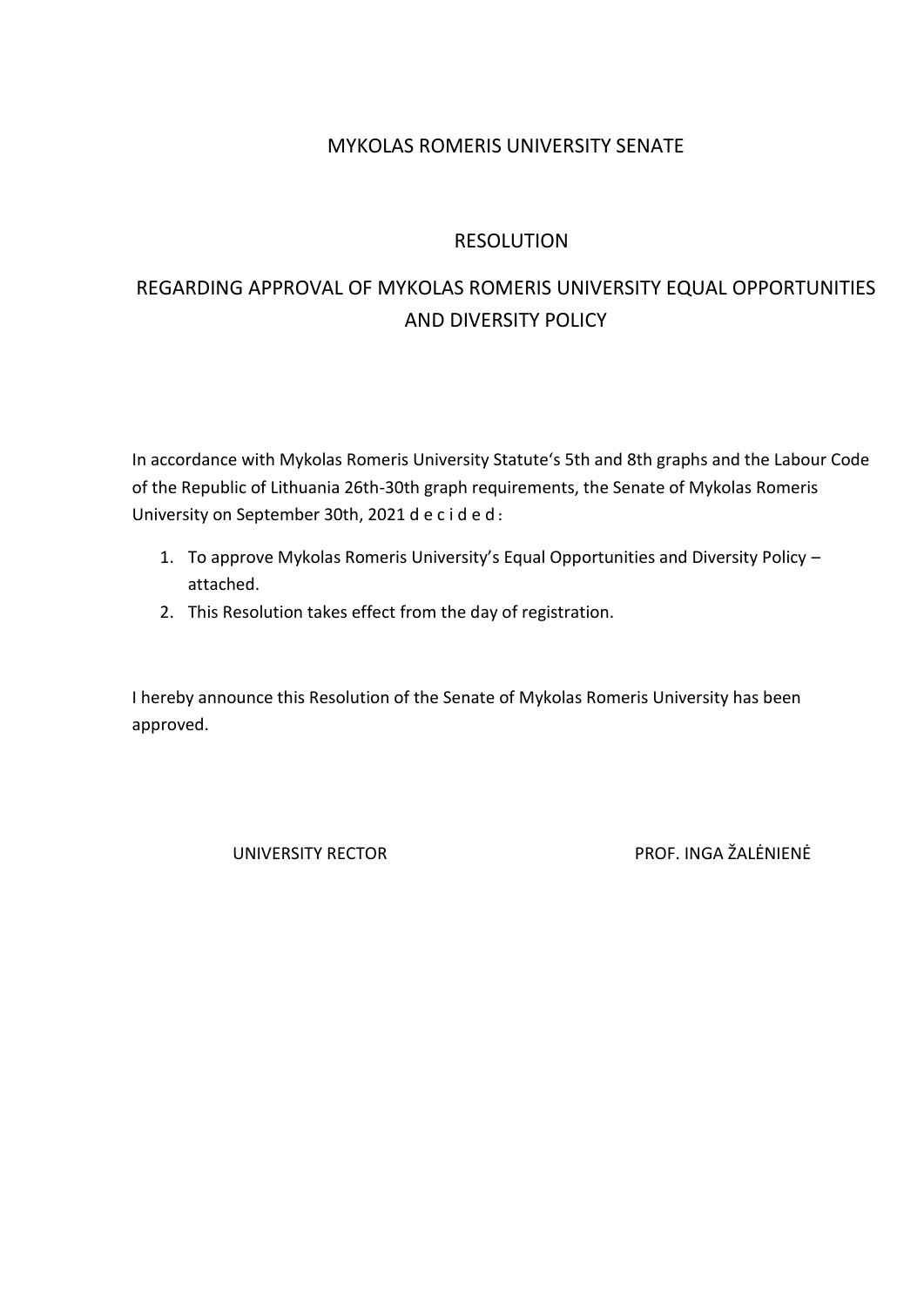This Mykolas Romeris University Senate Resolution is authentic.

Senate Chairman **Prof. Dr. Romas Prakapas** 

Distribution 1 – Original To all departments Prepared by Dr. Nomeda Gudelienė 5420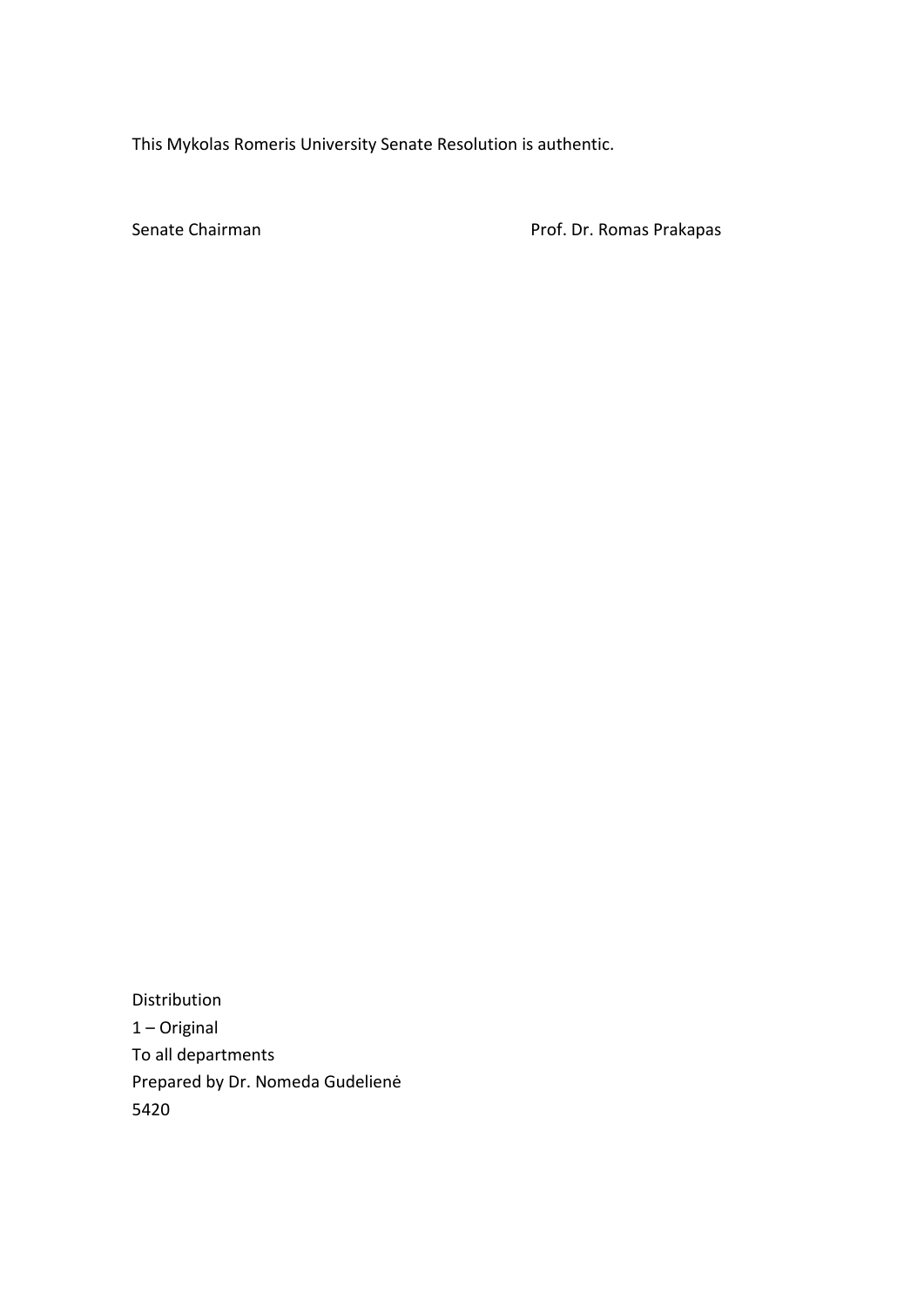APPROVED Mykolas Romeris University October xx, 2021, Senate Resolution No. ISN-

#### MYKOLAS ROMERIS UNIVERSITY'S EQUAL OPPORTUNITIES AND DIVERSITY POLICY

#### **I. GENERAL PROVISIONS**

1. Mykolas Romeris University's (from hereon University) equal opportunities and diversity policy (from hereon Policy) establishes the implementation order of basic non-discriminatory, inclusion, safe and healthy environment principles of the University.

2. Goal – to ensure all members of the University community and interested parties' equal opportunities without discrimination on the basis of sex, race, nationality, citizenship, language, origin, social status, religion, beliefs or opinion, age, sexual orientation, disability, ethnicity, religion and other equal opportunities' principle application in all areas of the University's activities.

3. The Policy is prepared in accordance with applicable international human rights agreements and documents in the Republic of Lithuania, the Labour Code of the Republic of Lithuania, the Equal Opportunity Law, the Men's and Women's Equal Opportunity Law and other legal acts.

4. The Policy is an internal document of the University outlining order mandatory for all members of the academic community.

5. Every two years a Policy implementation plan (from hereon Plan) is prepared, which shall be approved by Order of the Rector.

#### **II. TERMS**

6. **Discrimination** – behavior with a person when on the basis of sex, race, nationality, citizenship, language, origin, social status, religion, beliefs or opinions, age, sexual orientation, disability, ethnicity, religion a person is subject to less favourable conditions than in similar circumstances are, have been or would have been applied to another person. Discrimination can be direct or indirect.

7. **Discriminatory Language** – insulting, degrading or not neutral language regarding sex, race, nationality, citizenship, language, origin, social status, beliefs, views or opinions, age, sexual orientation, disability, ethnicity or religion.

8**. Inclusion** – University policy, encouraging student, alumni, staff, social partner inclusiveness and participation in the professional, social, cultural and sports-academic life of the community.

9. **Diversity** – University practice, recognizing, valuing and respecting each Community member's uniqueness and individuality.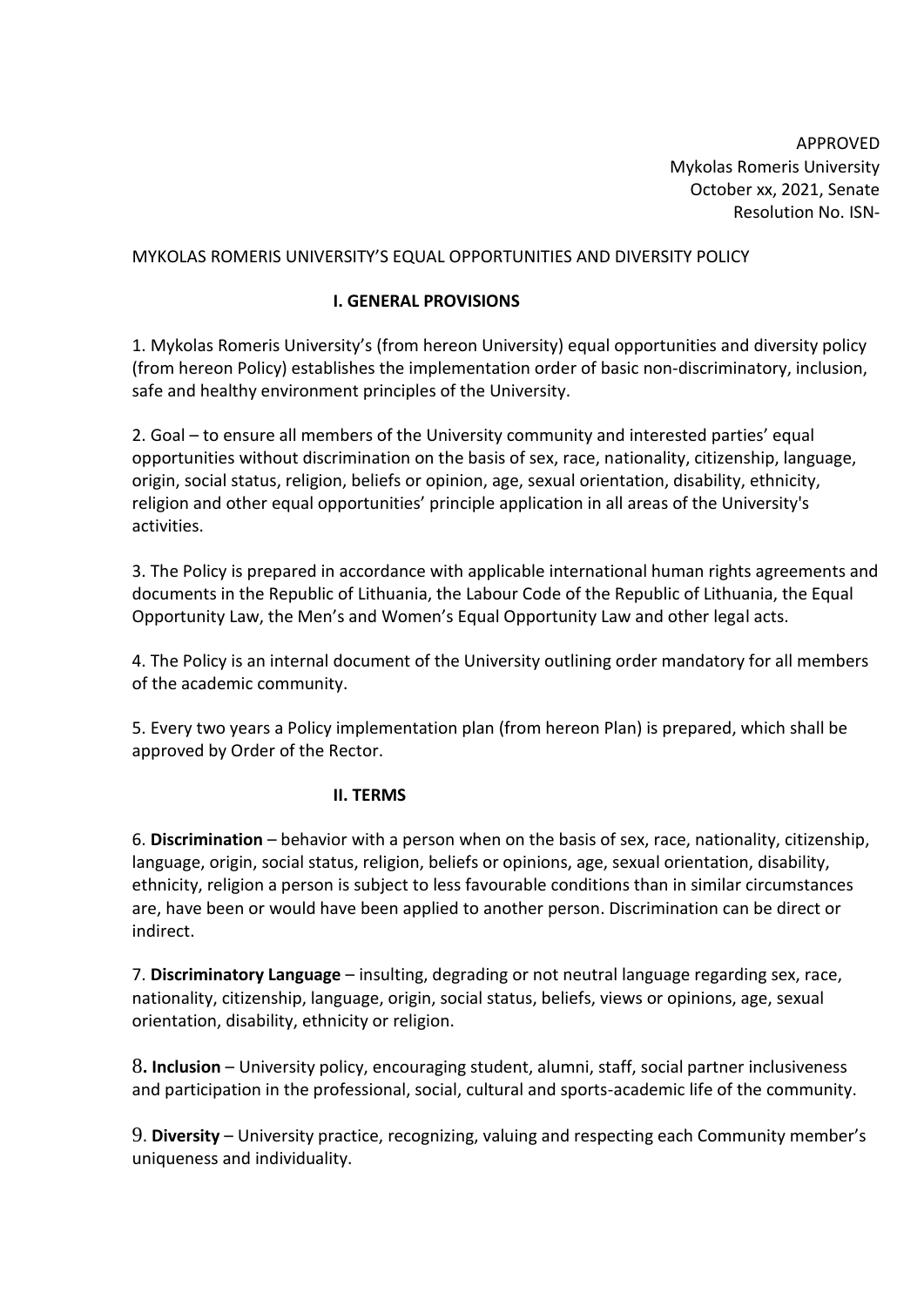10. **Equal Opportunities** – human rights implementation by not discriminating against persons due to their sex, race, nationality, citizenship, language, origin, social status, beliefs, views or opinions, age, sexual orientation, disability, ethnicity or religion.

11. **Dignity** – a personal non-property value protected right, human self-esteem, perception of one's inner values related to the level of honesty, intellect and education, values, behavior in society and one's actions, especially the performance of duties to others.

12. **Harassment –** unwanted, undesired behaviour, when due to sex, race, nationality, citizenship, language, origin, social status, beliefs, views or opinions, age, sexual orientation, disability, ethnicity or on the basis of religion, it is sought to offend or offending the dignity of a person or seeking to create an environment that is hostile, terrorizing, degrading or insulting.

13. **Social Status** – the totality of social circumstances determined by the acquired education, qualification, available personal property, income, the need for state support and other factors related to a person's economic situation.

## **III. BASIC PRINCIPLES**

- 14. The University creates a healthy, safe, transparent, ethically inclusive environment that promotes diversity and inclusion and values and protects the dignity of each individual.
- 15. The University does not tolerate any direct or indirect discrimination, harassment, psychological violence, bullying, abuse of position, degradation of dignity and reputation, discriminatory language.
- 16. Decisions on study, education, recruitment, career, promotion, training, salary and other benefits, leave and conduct at work shall be taken on the basis of the dignity of each person, without discrimination and taking into account objective criteria and factors.
- 17. The University, in accordance with available financial resources and other resources, seeks to enable persons with disabilities to apply for vacant positions in the University, to work, pursue a career or study.
- 18. The following shall not be deemed to be discrimination or a violation of equal opportunities: 18.1. special protection for women during pregnancy and childbirth and breastfeeding; 18.2. requirements for physical training, safety and health at work aimed at preserving the health of members of the community taking into account physiological characteristics; 18.3. statutory age restrictions where this is justified by a legitimate aim and is pursued by appropriate and necessary means;
	- 18.4. statutory requirement to speak the state language;

18.5. in cases prescribed by law, different rights apply due to citizenship;

18.6. special measures established by law in the fields of health protection, occupational safety, employment, labor market in order to create and apply conditions and opportunities guaranteeing and promoting integration into the working environment for the disabled.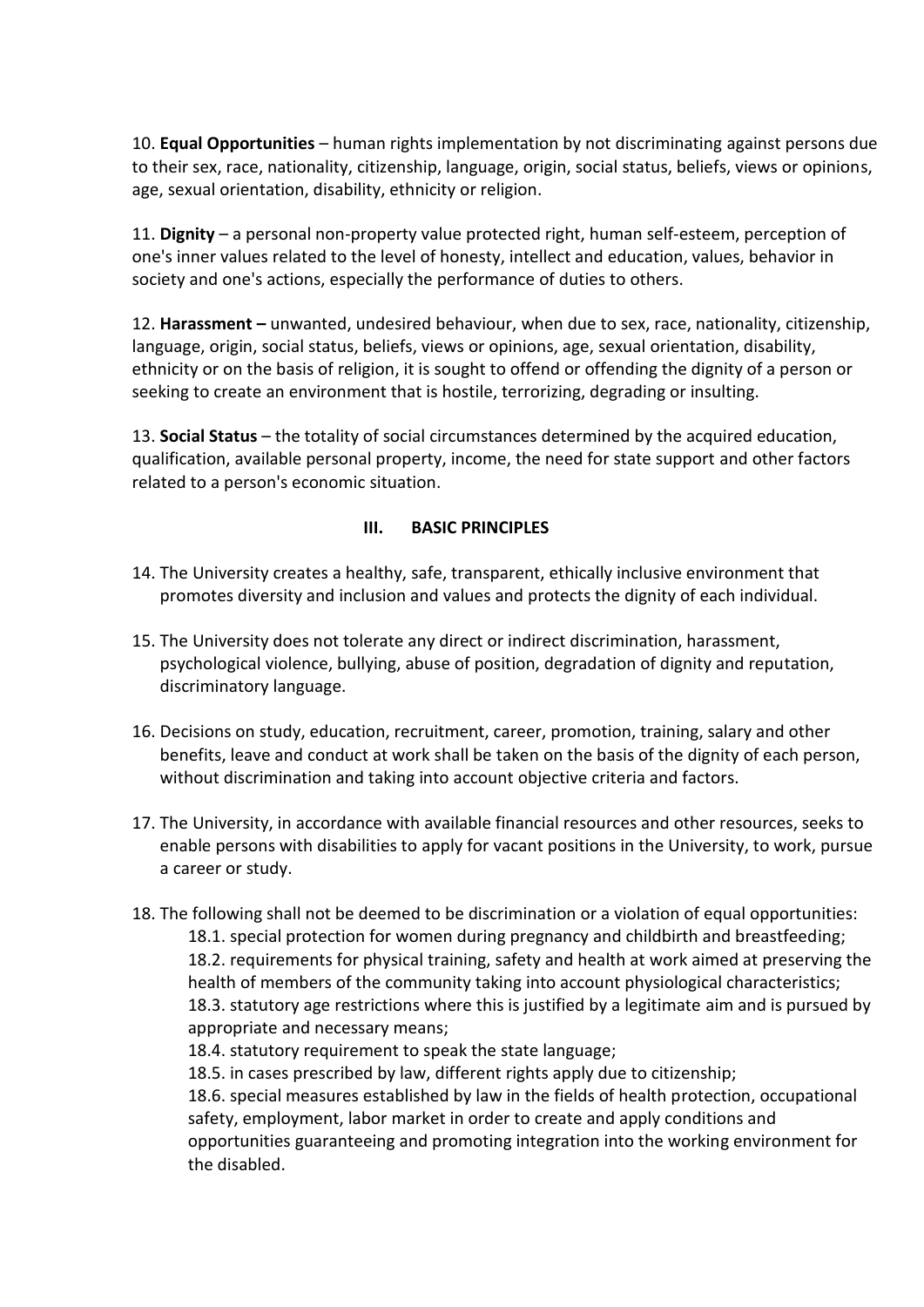#### **IV. WORK RELATIONS**

19. The policy applies to all areas related to labour relations: employment, recruitment, working conditions, job evaluation, career conditions, promotion, pay, incentives or penalties, opportunites for further training, reconciling family and work responsibilities, redundancies, employment and other related labour matters.

20. The employee's career and promotion opportunities at the University must depende only on the employee's competence, qualification, available experience and knowledge, achieved work results, work quality and the University's ability to give the employee a higher position.

21. The salary payment system must be transparent and based on objective criteria. Every University employee must have acccess and ability to get acquainted with the salary payment system.

22. University documents must use non-discriminatory language that promotes equal opportunities.

## **V. STUDIES**

23. The Policy applies regarding admission to studies, during the studies process, raising qualifications, developing professional competencies and providing practical work experience, assessing knowledge, awarding scholarships, dormitory places and other issues related to studies.

24. Students are encouraged to choose research work topics, internships, on the basis of increasing understanding of equal opportunities and diversity principles and their application.

25. In documents for students (guidelines for research papers, internship rules, final paper defense order etc.) non-discriminatory language must be used assuring equal opportunities and diversity.

26. The principles of equal opportunities and diversity are applied in student final papers ad for doctoral heads taking into account the qualifications of lecturers and requirements of academic researchers.

## **VI. PROCEDURE FOR SUBMITTING AND EVALUATING COMPLAINTS**

27. A complaint regarding that a student or staff employee has violated norms of this Policy can be presented to the Community Welfare Center in writing or by e-mail: [bgc@mruni.eu](mailto:bgc@mruni.eu) (also anonymously.) The received complaint is registered by the Vice-Rector's aide for Sustainable Development issues. If she is not available, then the Head of the Community Welfare Center registers the complaint in the Document and Processes Management System of the University (eDVS) in the received document register.

28. University staff and student reports (complaints) regarding violations of equal opportunities are evaluated in accordance with the Rector's April 8th, 2019 Resolution No. II-77, "Regarding Approval of Harassment, Sexual Harassment and Persection Prevention Rules at Mykolas Romeris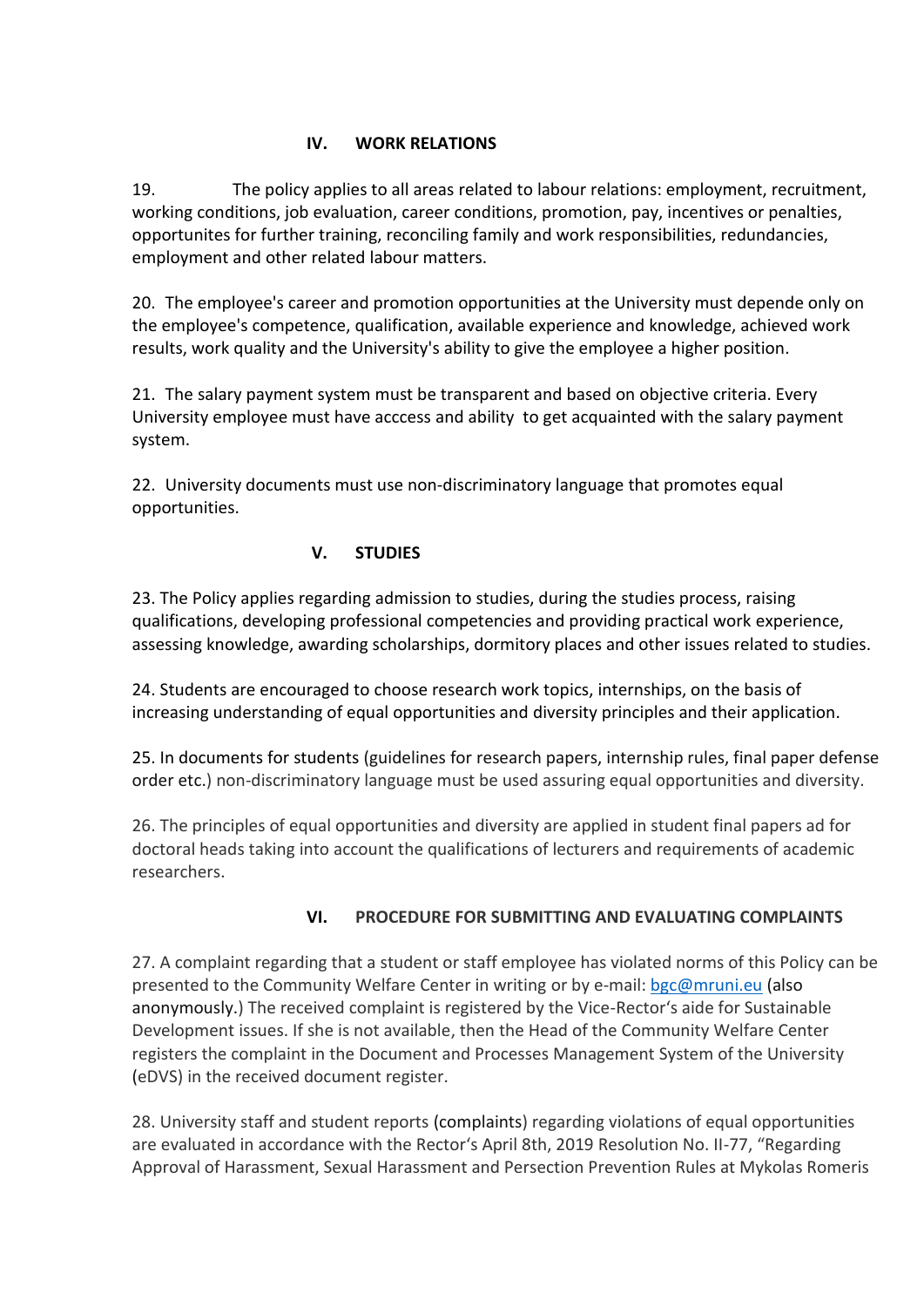University" approved order. All reports (complaints) are investigated adhering to requirements of confidentiality and Data Protection.

29. Any type of persecution and hostile behaviour against an University academic community member, who has submitted a complaint regarding violation of equal opportunities and diversity principles, is prohibited and considered a serious violation of work duties.

30. Having determined that a University staff employee or student has committed an equal opportunities violation, depending on its nature, the Labour Code of the Republic of Lithuania may be applied along with responsibility outlined in other legal acts.

31. Having determined that a complaint or report, regarding violation of equal opportunities or diversity, was presented seeking to harm the reputation of another employee, such behavior is considered a violation of work duties for which disciplinary measures would be taken in accordance with the Labour Code of the Republic of Lithuania and other legal acts.

## **VII. POLICY IMPLEMENTATION AND EFFECTIVENESS EVALUATION**

32. The Policy is mandatory for all members of the University community. Staff employees and students must adhere to the outlined guidelines undertaking their work functions or studies obligations in accordance with the principles outlined in the Policy. Staff employees and students independently acquaint themselves with the Policy. Employees and students are informed about the Policy taking effect by an informational note that is sent by e-mail.

33. Seeking to ensure the implementation of the Policy and its effectiveness at the University the following means should be implemented:

33.1. an annual Policy and Plan implementation Report should be issued regarding progress and evaluation of results;

33.2. the Policy Report is presented to University heads, employees in various position categories and dividing students up according to gender for results;

33.3. workshops and consultations for University Heads and employees on issues of equal opportunities and diversity and possible unconscious bias on the issue of gender;

34. In order to ensure implementation of the Policy and its effectiveness at the University the following means may be implemented:

34.1. analysis of University norm legal acts and monitoring from the aspect of equal opportunities and diversity;

34.2. preparation of recommendations for commissions regarding hiring and studies;

34.3. monitoring of results and evaluation of hiring and studies' procedures;